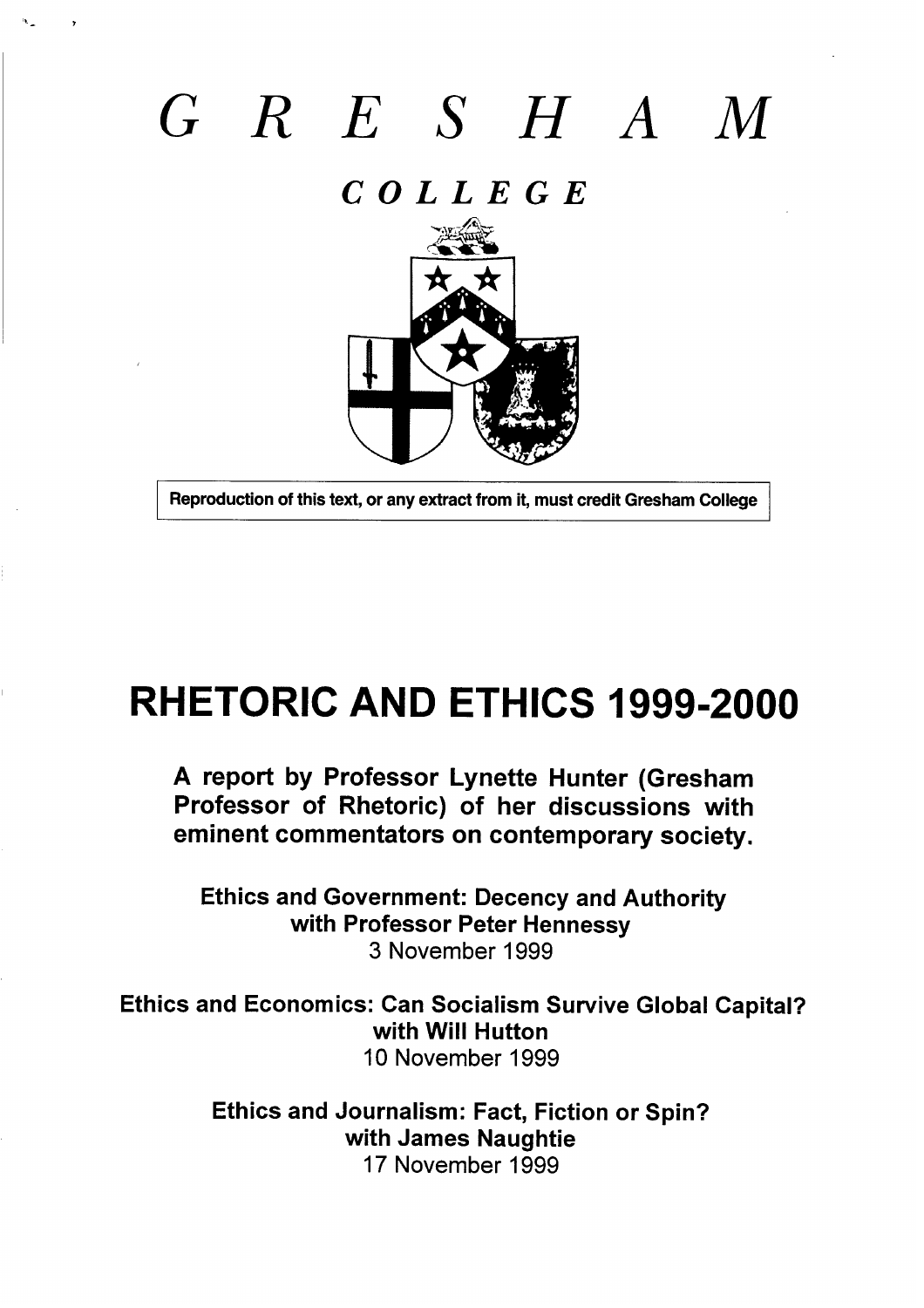### **RHETORIC AND ETHICS 1999-2000**

#### **1. Ethics and Government: Decency and Authority**

Professors Peter Hennessy and Lynette Hunter djscussed issues to do with current government practices, and in particular addressed the need for on-going ethical awareness as Britain moves into new modes of working. One area of discussion, that remained unresolved, was that of whether Britain should or should not have a written code of ethics for government. Clearly there are advantages, especially for groups of people new to government, in having such guidelines but the disadvantage is that once written down, guides have the tendency to turn into inflexible codes. Another disadvantage is that with the increasing power of executive central government,' an ethical 'code' can be restrictive rather than enabling.

This transcript offers the outline to Professor Hennessy's paper, given first at the lecture, and a fuller account of Professor Hunter's, to which she has added retrospective comments marked out by square brackets.

#### Professor Peter Hennessy:

This theme is central to the twin research streams in which I swim, which are general history and Constitution/government.

There is great difficulty in measuring shifts here, just as it is not easy to demonstrate a 'dumbing down' of the media.

1. Constitution

T.

,,

Here there are few boundaries or sanctions  $-$  hence the 'good chap' theory of government which relies as Gladstone put it, on the 'good faith and good sense of those who work' (interesting verb) our constitution.

A career civil service is central here.

2. General

Contrast the notions of today's 'decency' current in Mr Atlee's time with sleaze preoccupation.

Much depends on a certain kind of self and national identity. A sense of probity must remain central to our notions of what makes us and our systems of governance special.

There has been a deterioration. Why? Because we have become a 'win at all costs' society in politics, government, business, and sport . Money values are increasingly paramount and we live in an ever fiercer blame culture.

The media aid and abet this partly because their version of competition (at the tabloid end especially) leaves no room for restraint.

As a consequence, we have to look to new codes and laws. The Nolan-Neill committees on standards in public life have done (and needed to do) much good work.

I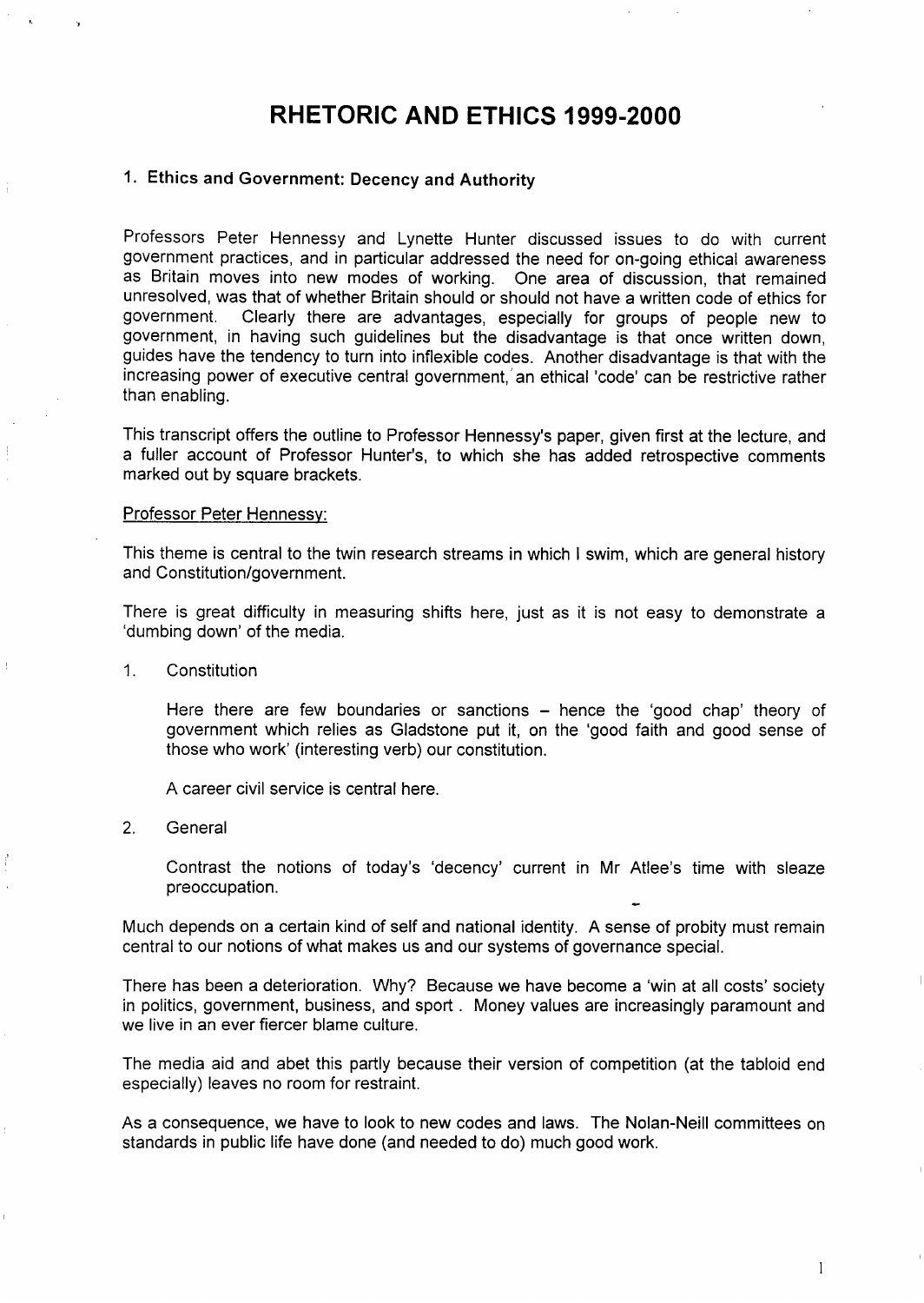More widely, with the Human Rights Act, we are moving to a rights rather than a duties culture.

There are pluses and minuses about these changes, but I fear soon we will no longer be able to claim that we are somehow special as a political or a commercial society. I regret it but it has to be faced.

#### Professor Lvnette Hunter

Ethics is a two-edged sword -- most things in rhetoric have at least two edges and usually more, and ethics is no exception, but it does have two particularly sharp edges. Since the beginning of recorded comments on ethics people have spoken of it as an activity in which the members of a society participate. They discuss, debate, argue, and come to agree on common grounds for decisions that lead to actions. And if they are being attentive they follow up by evaluating the impact of their actions. On the other hand, 'ethics' are often spoken of as the social rules for behaviour: static and inflexible.

Certainly it is impossible to think through every single case that comes up in our lifetime, we would never get on with the business of living. We tend to remember certain kinds of decision-making, and apply those structures to analogous situations. It's a bit like case law, and it's not surprising that governments, which are charged with implementing many of society's ethical agreements, and law are closely linked. Much of the function of government is to decide on legislation. What gives governments the legitimacy to implement those agreements, what gives them their authority, depends on the political system: in Britain a parliamentary democracy.

Every time we vote we legitimate the government's authority, we participate in consenting to the platform of the party we support. Clearly some governments become authoritarian, coercive, seeking only assent rather than consent. They simply implement rules that they make up, and do not discuss anything -- or more problematically, make it difficult to discuss, or to be heard discussing, so they give the illusion of participation but no facilitation. This distinction between assent and consent has been made since Aristotle at least, who pointed out that a rhetoric of assent was not appropriate for public life, only for special interest groups like science (and as science democratises we are finding out that the rhetoric of assent is inappropriate in science as well).

One finds the same two-edged sword around the idea of 'decency'. This is something George Orwell noted and spent much of his time between 1937 and 1948 worrying away at. He was concerned that an individual could be 'decent' in the sense of paying attention to others, being tolerant, and so on, but that the 'decent chaps' were often completely ignorant of other parts of the public. They were only decent in their own terms. You could always trust them to do what's expected, and in Orwell's context of World War Two that must have seemed a dangerous thing.

Decency though is complex. It has long rhetorical iinks with 'decorum' which always focuses on context, and the need to think through the specifics of each and every situation. And decency retains a lot of this complexity, as Peter Hennessy points out. Precisely because they don't have a formal code of ethics, civil servants or the 'good chaps' of the government, can remain flexible and responsive to specific events. One problem arises when they take actions in ignorance of a changing society.

Without a formal code that takes account of this, they may not be alerted to the need for new ideas of what decent behaviour might be. They have no other authority or legitimation for their actions except for 'training', and if that training has not kept pace with society there will be inappropriate decision-making.

,,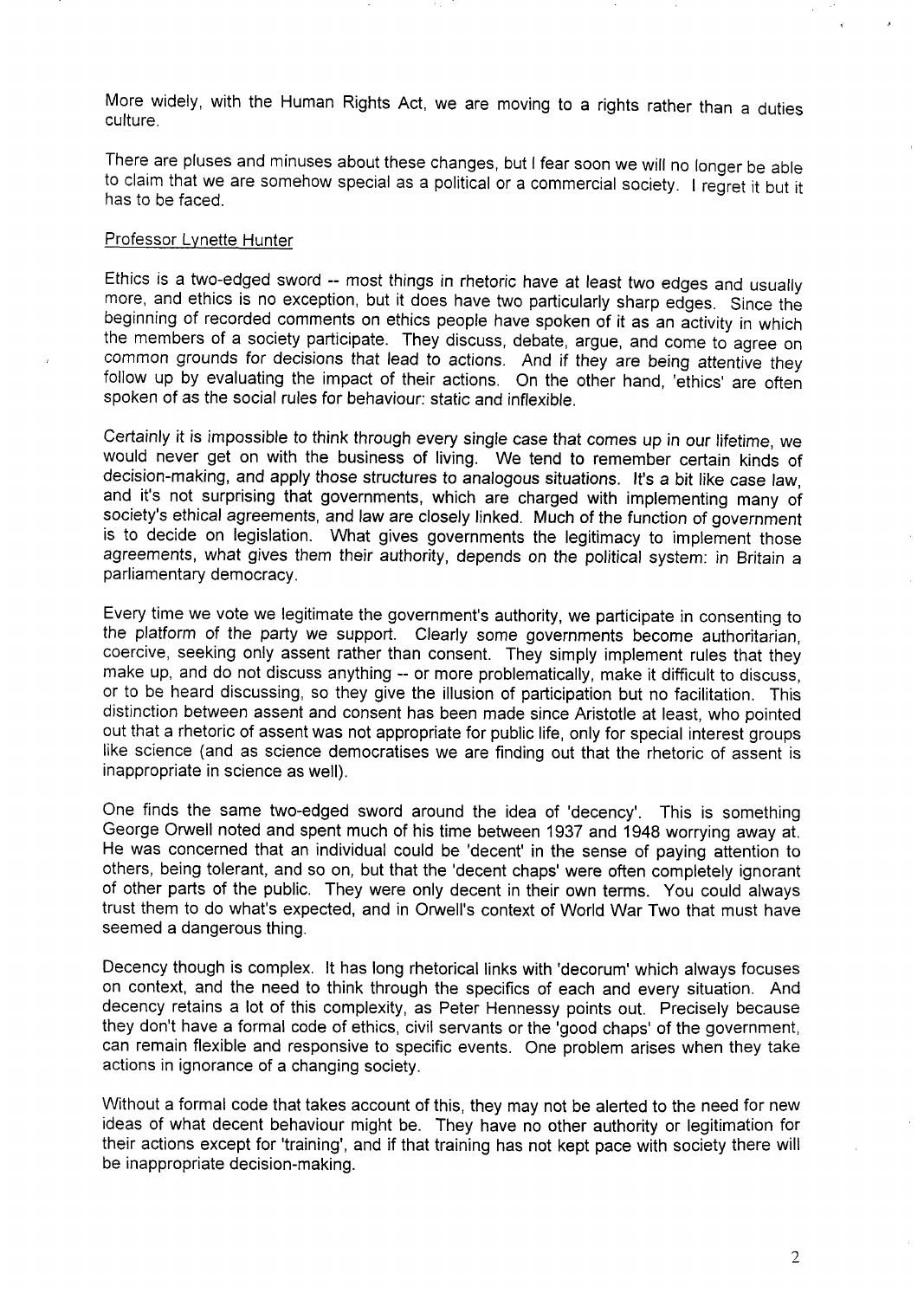At least we vote for governments. But this system, which has been in place for several centuries, was devised for like-minded people of similar status, ethnicity, religion and gender. The small number of people who voted, and the even smaller number who went to parliament as representatives from the seventeenth century to today, may have had some disagreements, but they frequently had much more in common, beginning with their education.

7

From early in this century this consensus began radically to change as millions of voters entered the democratic system, suddenly thinking they had access to power. But in effect, as we found out in the post-war period, particularly in 1968, the 'representatives' who went to parliament were not really representative. They still by and large came from that same small group of people which had always sent MPs to London.

With a full franchise, how can government be representative? and without appropriate representation how can there be trust? How can an enfranchised population actively consent to government rather than merely assent? How do groups socially marginal to the mainstream get access to the ears of government, let alone access to power?

[This was Professor Huntets major concern: the shift in the make-up of those represented in parliament, and the need for change to ensure appropriate access. However, in the course of the discussion it became clear that there is another issue coming from a different direction: the fact that governments in Britain over the past 20 years have become increasingly more orientated to executive decision-making reduces the participation of civil servants in deciding on the implementation of policy. Even were they trained appropriately, it would be difficult to put that knowledge into practice. Indeed with executive government, ethical guidelines for discussion, decision and action, are little more than window-dressing.] The fact is that our government is not fully representative and that this raises a lot of ethical questions, perhaps most obviously in the overlap between politicians and the civil service.

Take for example the issue of gender awareness. Women are hardly a minority, but they are still marginal to power. Even if a woman goes to her MP's local surgery and raises an important issue -- such as why can't her husband benefit from her pension when she dies, after all it works the other way and women these days are increasingly in a position to build healthy pension funds -- to which the MP is sympathetic, she or he will go back to government and be faced with a largely male group of people to convince, a treasury that (although it is changing) is still staffed by decent chaps who aren't prepared to work the issue out partly because they do not see it as an issue in the first place.

Take for example the issue of the financing of education under the current government: huge sums of money are saved by cutting student grants, yet substantial money is given to primary education. The impact on tertiary education has been appalling, especially in terms of staff morale and energy, yet many of us would agree that primary education is very important. Or the financing of the NHS which has led to some highly publicised cases of hospitals that have had to deny an operation to someone on the grounds that for the same cost they can save the lives of four others with 'cheaper' problems.

In neither of these cases is the government directly responsible, but how far should it be responsible for ethical issues that result from the implementation of its policy? There is a problem, certainly, that many MPs have only a distanced understanding of the effects of poverty on large proportion of the public. But even if they were as conscientious as they could be there is the 'three-line whip' which may require them to vote against their conscience. Many MPs, as much as we distrust them, do actually want to effect change 'for the better'. They want to act on social injustice not just let it lie there. They want to be 'decent chaps'. Yet the system as it stands is not ethical in the better sense, and can't be because of the difficulty of access to power and the inappropriateness of representation.

 $\mathfrak{Z}$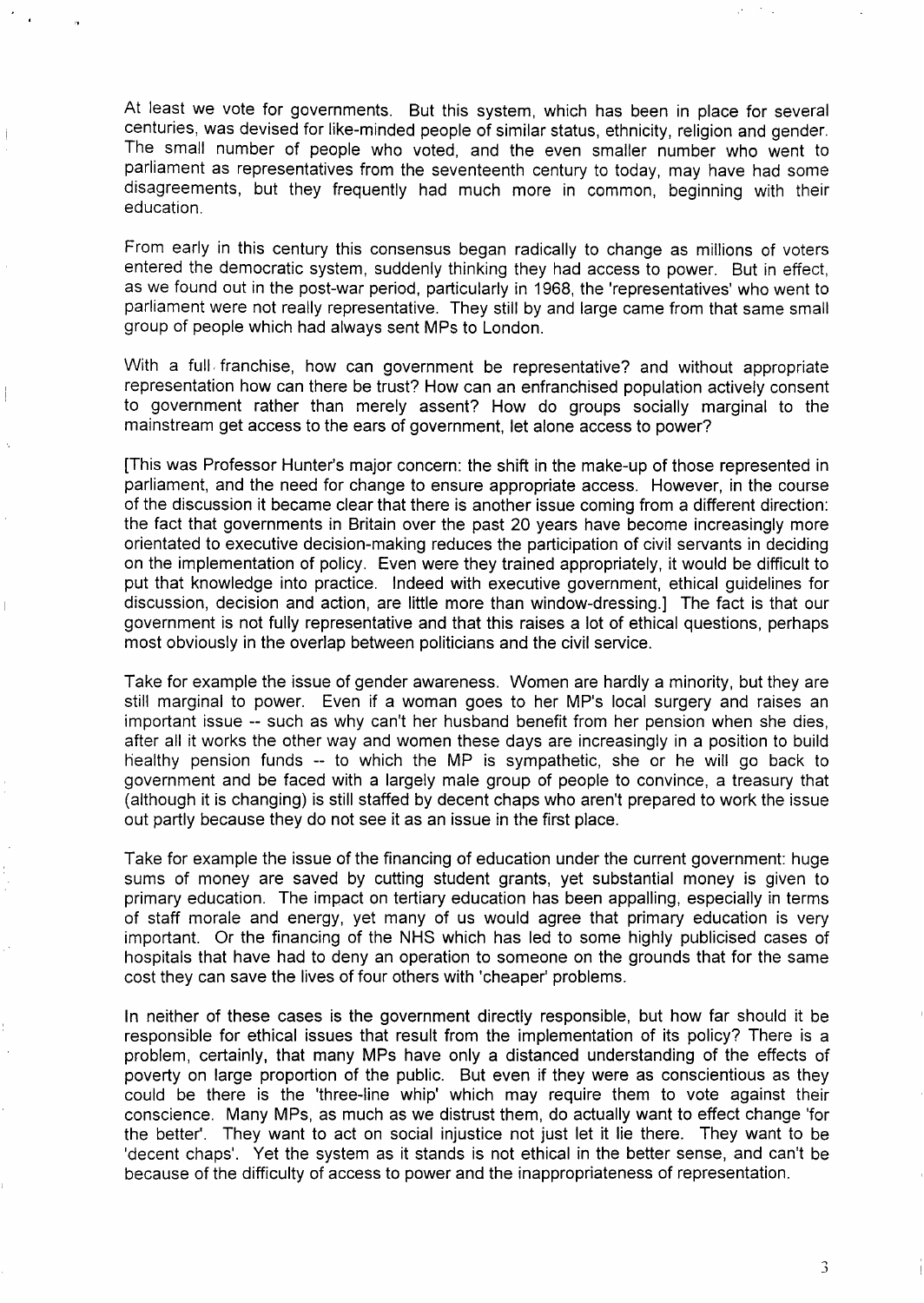What do we do? Some people think proportional representation will help. I suspect that a sensible Freedom of Information Bill would be enabling. Not that people in parliament or government more generally would become better behaved but that the public would have better access, and better grounds on which to participate in decision-making and evaluate the impact of policy.

But there's a long way to go.

#### 2. **Ethics and Economics: Can Socialism Suwive Global Finance?**

Will Hutton and Professor Lynette Hunter

While the two parts of this discussion were devised independently, it's interesting that there are so many overlaps in concern. Both speakers turned to issues of ethics and global economics in terms of the political impact of multinationals, extending the focus of the first lecture in the series which concentrated on ethics and the more internal politics of government. As Will Hutton says in The State to Come (1997):

Britain must, in short, become a polity of properly enfranchised citizens which itself is subject to the constitution of law. In this sense political, economic and social reform go hand in hand: success depends on moving on all fronts. (104)

Questions addressed by the discussants included: Should multinationals have ethical obligations, and if so, to whom? Should multinationals be able to sue national governments for profits lost through laws in those nations? Is socialism fundamentally antipathetic to multinational capital?

This transcript offers an outline to Mr Hutton's presentation, given first at the lecture, and a fuller account of Professor Hunter's.

#### Will Hutton

What will socialism be like in the 21st century? As initially conceived, with a planned economy and the socialisation of the means of production, socialism is dead. Not only has it led to a static notion of what an economy constitutes, with backward-looking technology, but co-ordinating by central planning is not compatible with individual liberty.

Today, with hyperglobalisation, we are facing a world becoming globalised in an enormous number of areas. Despite that fact that many people claim that the world has known globalisation for many centuries, through the institution of the Roman Catholic church for one, what we are faced with now is quite different. Today we have a massive spread of technological advance, that is parallel to but different from that between 1890-1920.

Then, there was technological change, changes in the position of women in society, changes in capitalism. The socialism that emerged was a response to the vigorous capitalism of that period, and it developed an ethic of equality, justice, neighbourliness that is just as necessary now in a world of profit-maximisers and contract capitalists that is brutal, barbaric and antihumane.

... . ..-..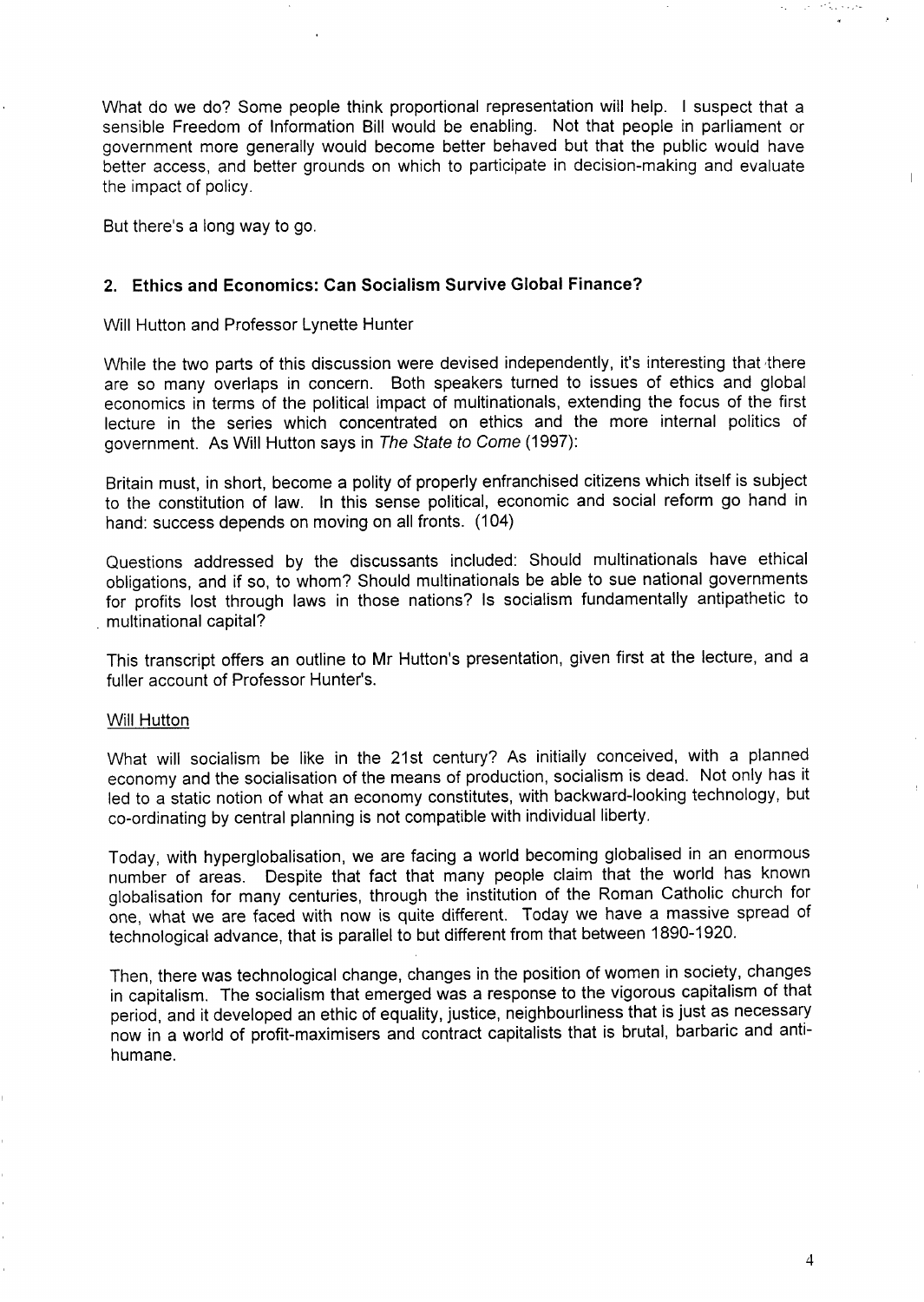Cedain instruments are not available to us **anymore, but there is for** example the concept of stakeholding. The left of centre is not about the re-distribution of income, the planned economy and the socialisation of the means of production, but is involved in a more subtle democratising of social capital. The 24-hour world capital market is a reality. The collapse of Asian banking last year (1998) and its effects, is a reality, It is not capitalism that has gone wrong, but the systematic structure of global capital markets, the structure of speculation. And markets either comply with that structure or get a punishing response. Similar arguments can be made for the pressure put upon governments and companies in the area of Iabour strategies, environment and climate change.

Multinationals need to have guidelines about how they should behave. It's not just a choice between banging up trade barriers or socialising the globe - there are extraordinary tensions and opportunities for good in the present situation. After all, life expectancy is up, the per capita income is increasing, and the birth-rate is up. Yet there are stunning numbers of people living in poverty. The question is not how we should socialise one nation, but how to govern global capital. We need a global world financial authority, and a body to which it is accountable. Perhaps a global parliament as an elected second chamber in the United Nations, and a developing sense of a global civil society.

A number of multinationals have realised the need for different behaviour, sometimes being alerted to it by consumer power: after protests from consumers Unilever has moved to encourage sustainable fishing, Heineken has withdrawn from Burma. But we need to take globalisation seriously and to develop this global civil society. We are already seeing problems that result when we do not: many of the fundamentalist movements that have come to prominence are in effect reactions to the lack of global discussion and policy. The service sector all over the world is better off, and women dominate in this area, suddenly begin to have social presence.

Fundamentalism is often grounded as an anti-woman sect deriving from the forces of globalisation. More than anything else at the moment, Britain needs to begin this process and go into Europe.

#### Professor Lvnette Hunter:

The reason I suggested this session is that I have questions for myself about the relationship between national governments and their ethical frameworks, and global flows of information, finance, trade, which have increasing impact on the 'nation', particularly on how it implements socialism. If I focused last week on issues of representation and access, the context today brings me to rights and duties.

What gives us rights? How do they (or not) differ from duties? The notion of rights usually crops up in terms of 'natural law', we often hear and even find ourselves saying, 'it's only natural that..,' as if there is some biological sense of 'rightness'. The rallying call to 'Liberty, equality and fraternity' that inspired the liberal social contract of Britain, was of course only for a small group of people. The concept of special rights for women, for working-class men, for people of different ethnic backgrounds, had to be tacked on for those outside the group. During the late 1970s and the 80s Carol Pateman gave us a critique of the social contract that turned this approach around so that we could begin to see that in fact, whether or not others had 'rights', it was the small group in power who had 'special rights' different from those accorded to other people. This reversal is exceptionally interesting and casts a completely different light over the last few centuries of democratic change. Rights, curiously, has little to do with ethics. Good political ethics are discussed and argued over, grounds are agreed upon, decisions taken and actions ensue which need to be assessed and evaluated. Ethics has to be socially specific, but rights don't work that way because they give the person with the 'right' added power. Yet what about the right to say, water, to breath (clean) air? We get the vocabulary mixed up, but ethics are engaged social agreements about social and

5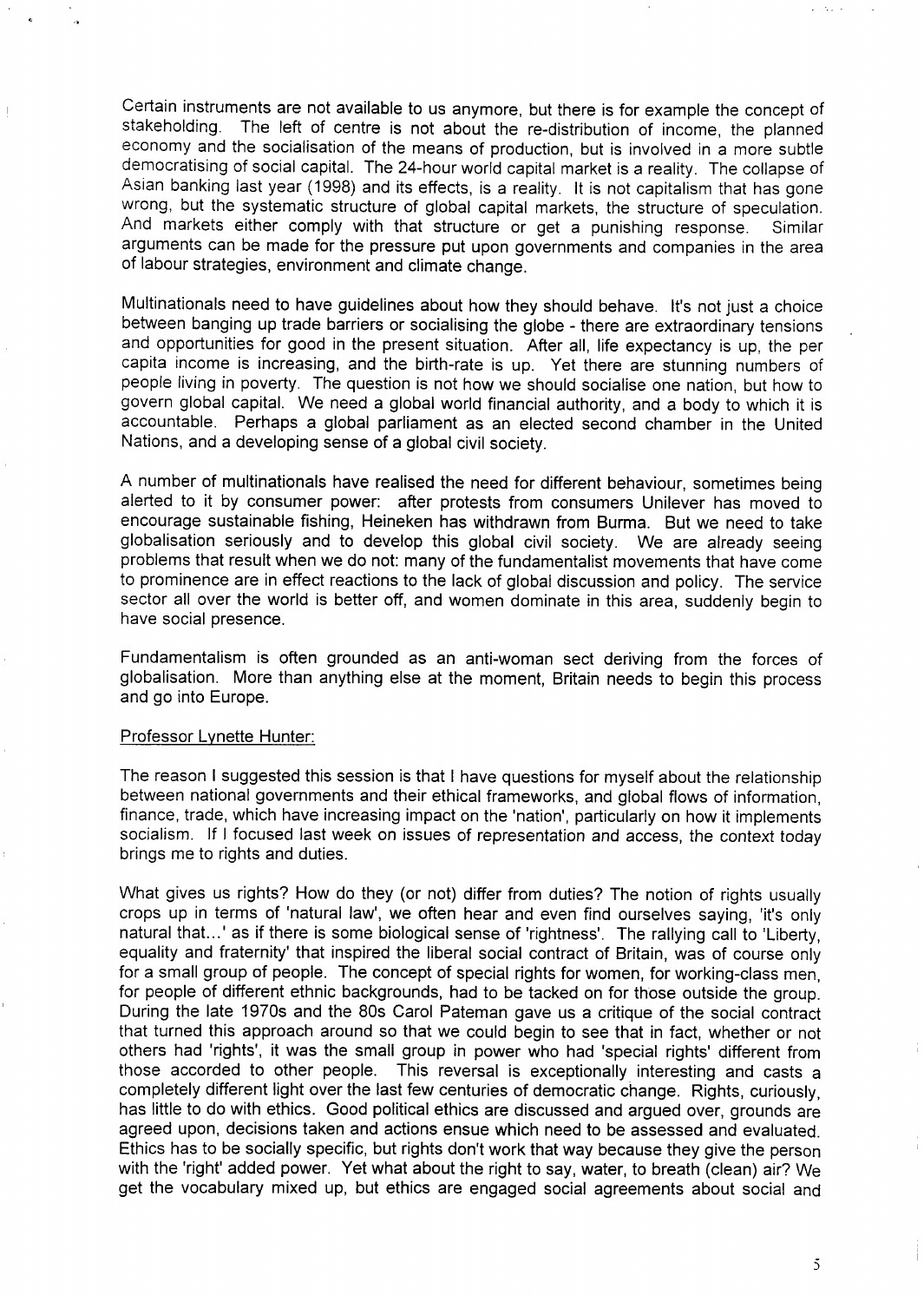individual behaviour that offer guidelines to where duty and obligation may lie. Rights are fossilised ethics, while duties are in process and socially responsive.

One of the problems we face has come about because the very people who had special rights in Pateman's sense were those who nurtured capitalism into the structures we now live with. Both represent that private individual, using capital as a naïve Darwinian selection device to drive out altruism, Tennyson's 'nature' red in tooth and claw, Hutton's brutal and barbaric contract capitalists. But there is no need for capital to work this way. After all one of the interpretations of the history of capitalism is that is emerged as a social mechanism to provide for regulated competition, to stop people fighting civil wars (now of course it's difficult to tell the difference between national and civil wars). As such it was essential for the formation of nation stages as we know them in the west. Nation states offer their private citizens stability and protection, while in return citizens fight, die, and increasingly, buy, for the nation.

This arrangement spawned its own ethical problems, that took several hundred years to recognise - that perhaps what a nation should offer is duty to its citizens rather than rights for some of them. Socialism as a counteraction to the notion of rights has been there in one form or another since capitalism. In the sixteenth century when capitalism was gathering its power, many spoke of the idea of the 'common wealth', wealth held in common. Although it took little time, only 70 years, to twist this concept away from its concern with equality, it has re-emerged in most periods. In our own it has led to the construction of a public sector that can speak, argue, decide and act as representative of groups barred from power, offering protection to a different kind of person than the classic idea of the property-owning citizen.

Socialism is not in itself ethical, the public sector is not in itself representative. Nor is capital in itself unethical. Recently some businesses themselves have recognised a responsibility to become ethical, significantly in the area of local business where responsibilities and the negotiation of duties can more easily take place because the people affected are all physically together. But there is a real problem with ethics as the range widens and we have to try to encompass a number of different social, economic and cultural needs. It is difficult to be responsive to all of them.

The global finance of the multinationals is new in its extent, and it is difficult to see where its responsibility lies, where its communities for discussion are located. It is sometimes rather like second-order science, in which a number of different laboratories all over the world may be taking part in a larger research project, no one of them really seeing the whole picture except perhaps for the businesses that fund the projects. All economically disadvantaged groups rely on the public sector to redistribute income and rectify inequalities, but since any public sector is fundamentally part of national government, if nations are impacted by global finance there is a knock-on effect on the public section that disrupts its ability to protect.

I would like to look at two agreements, the Multilateral Agreement on Investment (MAI) and the North American Free Trade Agreement (NAFTA), and then briefly at one new area with no agreement, the Net. Under the MAI multinationals can sue national governments for profits lost through laws which discriminate against them. This agreement puts at risk a whole range of issues from workplace legislation, to environmental decisions, and it was difficult to resist signing up to if you want investment. The prospect seemed so distant that the MAI was voted number one on the list of least-known important facts for 1998, but a similar structure is basically in place in NAFTA, and it may be because of this example that a number of small organisations managed to dislodge the MAI in late 1988. This action prefigured the recent protests against the World Trade Organisation in Seattle in November and December 1999.

6

,,, ,,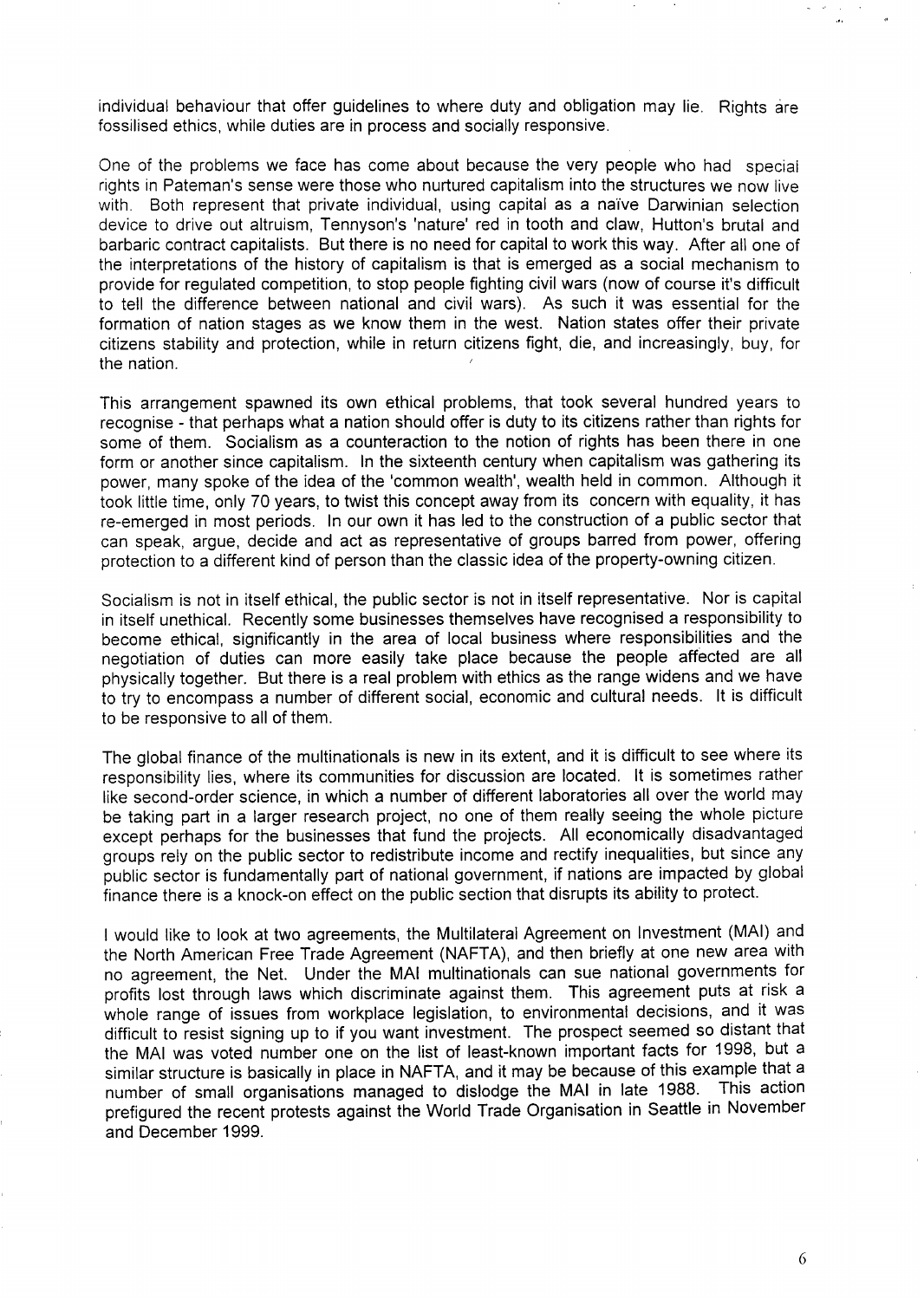NAFTA brings together Canada, the United States and more recently Mexico, and runs into problems because of the large number of powerful multinationals that operate out of the States. Under NAFTA, for example, public sector programmes must compensate the private enterprise they put out of business before they can proceed, So, for example, if a municipal council wants to set Up a local nursery, they must compensate the private enterprise nurseries for lost income before they even start trying to fund the programme itself. There are many environmental examples, such as the United States' company which is suing the government over the exclusion of a chemical component in petrol which reduces engine wear and tear, but which is held by scientists to have a horrific effect on the environment.

The general result in Canada has been increasing job losses and falling incomes. One specific: a substantial decrease in encouragement for Canadian cultural products, a result in literature from the many take-overs of small publishing houses by United States' companies. Unusually, Canada is the only nation where the employment of women has fallen over the past 10 years, as service sector workers in data management and factory workers in clothing manufacture in particular, have experienced redundancies. Both agreements weaken the ability of any group to assert political influence. Negotiations about trade and finance are carried out and implemented by un-elected bodies, so there is no democratic debate. Despite the fact that an increasing number of large companies now have an 'ethical' policy, these too are decided on behalf of others not in discussion with them.

But let's look at the more intensely global world of the internet, which we should remember largely excludes Africa, and many other places. With more and more business of buying and selling done on the Web, how will governments tax? how will profits be assessed? The predicted effect on areas like pension funds is potentially enormous, but the public sector will be bound to suffer if national governments have less income. Yet at the moment there is no international agreement on procedure. A multinational may sort out responsibilities to the people in the company, to the people in the workplace, to the people around the workplace, to their subsidiaries, to consumers, to the countries in which they sell their goods. But Net business, e-commerce, is not necessarily like this. If you engage in any transaction as a consumer, it is often dificult to find out where the goods have come from, if the company is 'green', if the workplace is responsibly managed. On the Net it can be virtually impossible to do *SO.*

Where does the ethical responsibility of a company trading entirely on the Net, worldwide, lie? Even if it wanted to, with whom should it debate, agree to grounds, decide and so on, with. This is a really difficult ethical problem, for which Mr Hutton's suggestions about global trading structures, authorities with responsibility, and a global civic society offer at least a starting point.

#### 3. **Ethics and the Media: Fact, Fiction or Spin?**

James Naughtie and Professor Lynette Hunter

,

,.

Both James Naughtie and Lynette Hunter chose, within the huge topic of Ethics and the Media, to think about the relations of the media with politics and government, thus carrying on the main element from the two previous lectures. And both raised issues of trust, and possibly risk. We don't trust our politicians, we don't trust big business, but do we trust the newsmedia? In a more pointed way: Do we want to be told what we already believe? What do we expect of the media? Do the tabloids have too much power? and the simple but constant everyday question: Do we believe everything we read or hear or see in the newsmedia, and if not, how do we make up our minds about it?

This transcript offers an outline of Mr. Naughtie's presentation, given first at the lecture, and a fuller account of Professor Hunter's.

7

**.**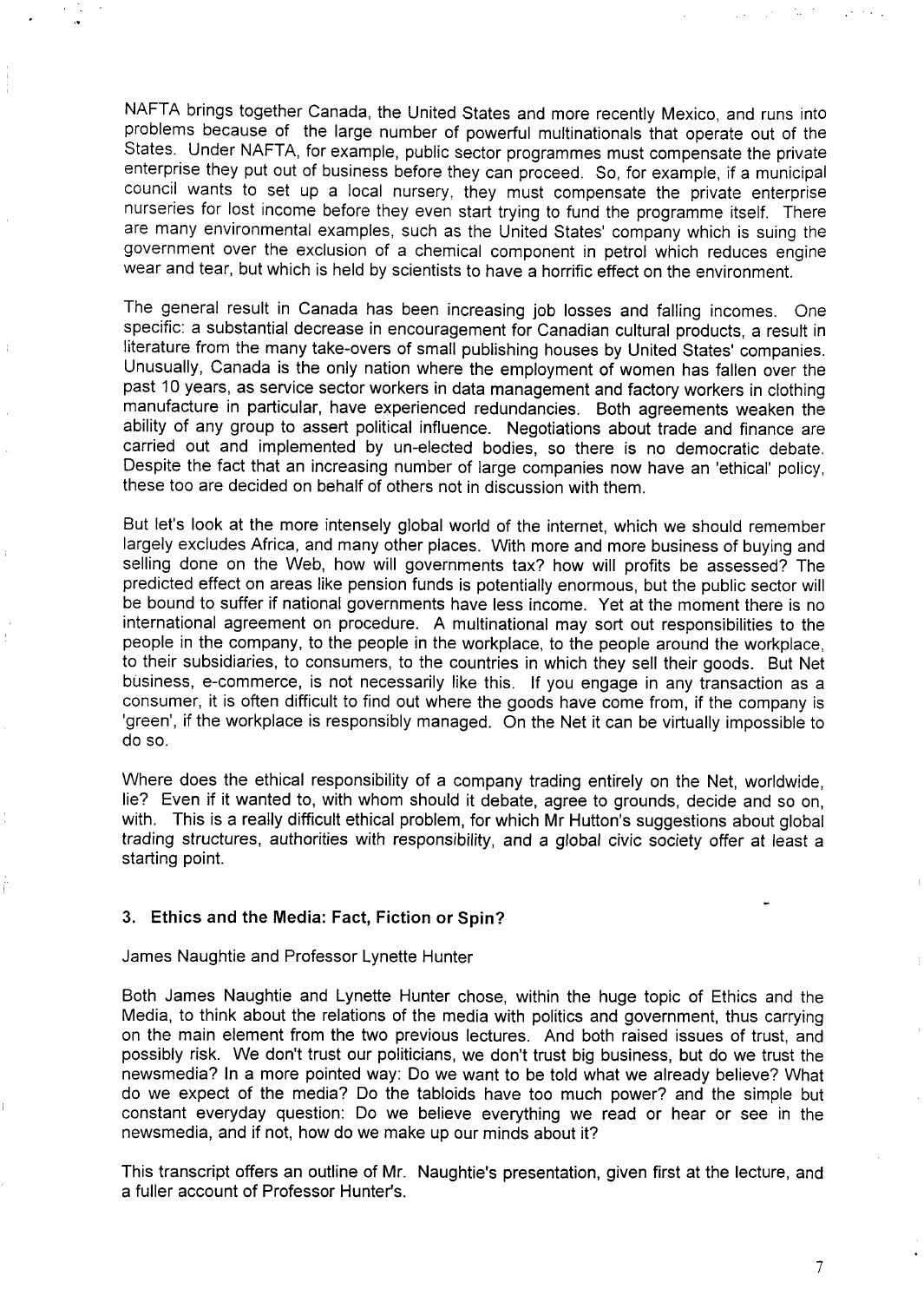#### James Nauqhtie:

Today is the 30th anniversary of the Sun newspaper. It thinks itself the still point of a turning world, the lodestar to which all politicians turn - and they do. From the 1979 backing of Mrs Thatcher, the Sun which had previously been a Labour paper, took its readership into the right wing. This had a huge impact on the Conservative Party as well as on the Labour Party, for what it said to Labour was not simply that it had failed to understand the population of Britain, but that it had failed to understand how to deal with the media.

If Morgan Rees was the Iynchpin between that Conservative Party and the papers, the first 'spin doctor', it was Alistair Campbell, Labour's current spin doctor, who persuaded the Sun to turn round to Labour for the last election. And such is the power of the relationship, that commentary on politics has become skewed to a ludicrous degree to an emphasis on presentation.

Spin doctors, like spies, become mere shadows of themselves when we notice what they are doing. So we need to talk about them, lampoon them. At the same time they become an obsession, like the companies that are enthralled to management consultants distrusting the training of their staff, politicians who may have good ideas and excellent strategies, don't believe they are real until they find them repeated in the media. But it is really in the nature of the influence they exert that they become a problem.

The nature of control within current politics is extensive, and works with a rigid view of black and white, good and bad. The result is a cowed and cowardly media world, and a kind of caricature-politics, built on extremes rather than explanation. An interesting example of spin going wrong might be the tos and fros around Ken Livingstone in his bid to be mayor of London. The attempts to keep him from being selected have become more and more obvious, the spin has revealed itself and is now a problem.

There are three main issues that have emerged from the culture of 'spin':

1) when politicians are obsessed by presentation they conceal good ideas, and this is bad for democracy.

2) because of constant opinion-polling and focus groups, the agenda can get twisted. For example, a politician questioned about the 'rural crisis' said that there was no rural crisis, because it hadn't arisen at a focus group.

3) it is dangerous for parliament because power becomes more closed-in and inaccessible.

What we need is more flexibility in relations between the media and politicians, more intellectual engagement and a much more discursive culture.

#### Professor Lynette Hunter

A fertile, responsive, democratic ethics has to grow out of discussion, agreement to the grounds of debate, decisions and actions. This engaged sense of ethics has been central to my earlier discussions in the series where 1 raised issues of access to that process and representation within it. I also looked at the way that 'rights' lose their legitimacy as they lose their responsive mode and become fossilised 'standards', those do-it-yourself ethical guides where the title says it all: don't involve ethics. Which is of course anathema to ethics.

To complement James Naughtie's discussion I'd like to focus this time on grounds. Any discussion in ethics, any ethical discussion, has to sort out the parameters of the event, agree on which things take priority and why.

,.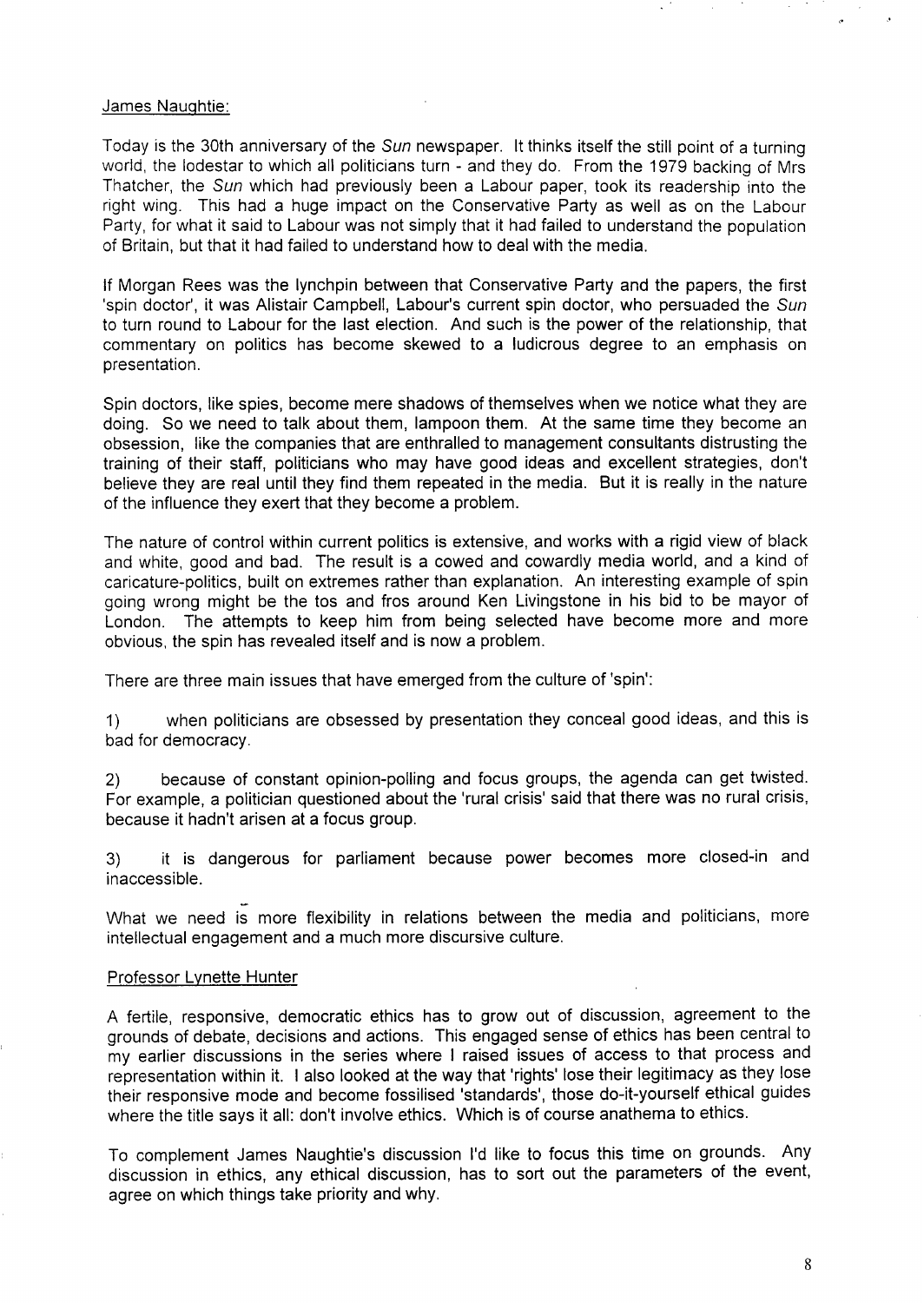If you go into an ethical debate with pre-set grounds, you're not doing your work. You're allowing previous experience (that may or may not be appropriate, but you should certainly sort out which) to set the stage.

You're on the way to fossilisation, Another way of looking at this is to ask, who controls the agreement to grounds? is it Consensual, conversational, corporate, authoritarian? What is the mechanism? Why wasn't the 'rural crisis' raised in any of the focus groups?

If we look first at politics and the newsmedia, we run immediately into the Alistair Campbell issue, the one mediator. Government used to have more of them, even in the early years of the current Iabour government both Brown and Blair had a publicity representative, but now there is one. And unlike the diminishing figures in the nursery rhyme, the power of this 'one' has got greater and greater. Why? because he has the power to control the scope of the grounds on which we come to our decisions. Yes, they are mediated by journalists, but that initial power is far more important than whether a journalist offers you an opinion you agree with or not. If you understand the grounds you can assess the opinion.

At least in Campbell's case it is obvious: Goebbels' masterstroke for Nazi Socialism was to disguise the fact that decisions were made by very small numbers of people, often by one person. This is not the 'divide and rule' principle, where you encourage people into differences so there can be no solidarity. More cleverly, it works on a pyramid system, now a classic sales device, that teaches people to think the same way but think they are different. Of course, there are no fundamental differences so, surprise, surprise, they agree.

Just so, we could take big business and the newsmedia, and take on the Murdoch factor, the one owner. Business was pretty big at the turn of the twentieth century when the Business was pretty big at the turn of the twentieth century when the Harmondsworths and Pearsons of this world effectively killed off the 'editor' and put the 'advertiser' in king-position. But the business of the media is even bigger now that it's global. That Blair has to court the media is a serious problem partly because it involves him in courting big business. Murdoch can define many of the grounds for our discussions in politics and elsewhere. It can be called 'editorial policy' but effectively when there's a crunch issue, the owner can call the shots, as Murdoch did on the Euro.

But at least it's fairly obvious, and the general public are getting better at realising what is happening. If we turn the tables around a bit and look at the way the newsmedia control politicians (and to some extent big business), by running them into some scoop: is this ethical or is it exploitation. The newsmedia follow politicians everywhere to an The newsmedia follow politicians everywhere to an unprecedented extent, and without exception.

Peter Hennessy, during the first lecture of this series, was comparing the journalism of the 1970s with that today and commenting on the way that only 20 years ago you might 'know things' about someone, but unless you wrote for a tabloid you sat on that knowledge until it was blown by someone else and you might have to use it.

ŧ,

More subtly the ubiquity of the newsmedia reduces politicians to the 'one-line' mentality. The history of politics reminds us that politicians used to be skilled in speaking to different kinds of audiences in different ways. Cefiainly this could lead to a sense of 'He'll say anything to anyone', but at its centre it's about the necessity of speaking in different ways to different people. Now that politicians cannot afford to be accused of anything remotely like a contradiction, now that debate is so seriously curtailed, people aren't interested in listening to them. In contrast, a lot of local politics the debate is still vigorous. Another effect of the newsmedia arises from its speed. This is a complex area, but a simple example would be the way that if someone says something, because it is immediately widely known, it has to be dealt with immediately. There is little time for reflection, for discussion. And a third effect comes from the need for politicians to be verbally, visually, aurally competent in the medium

9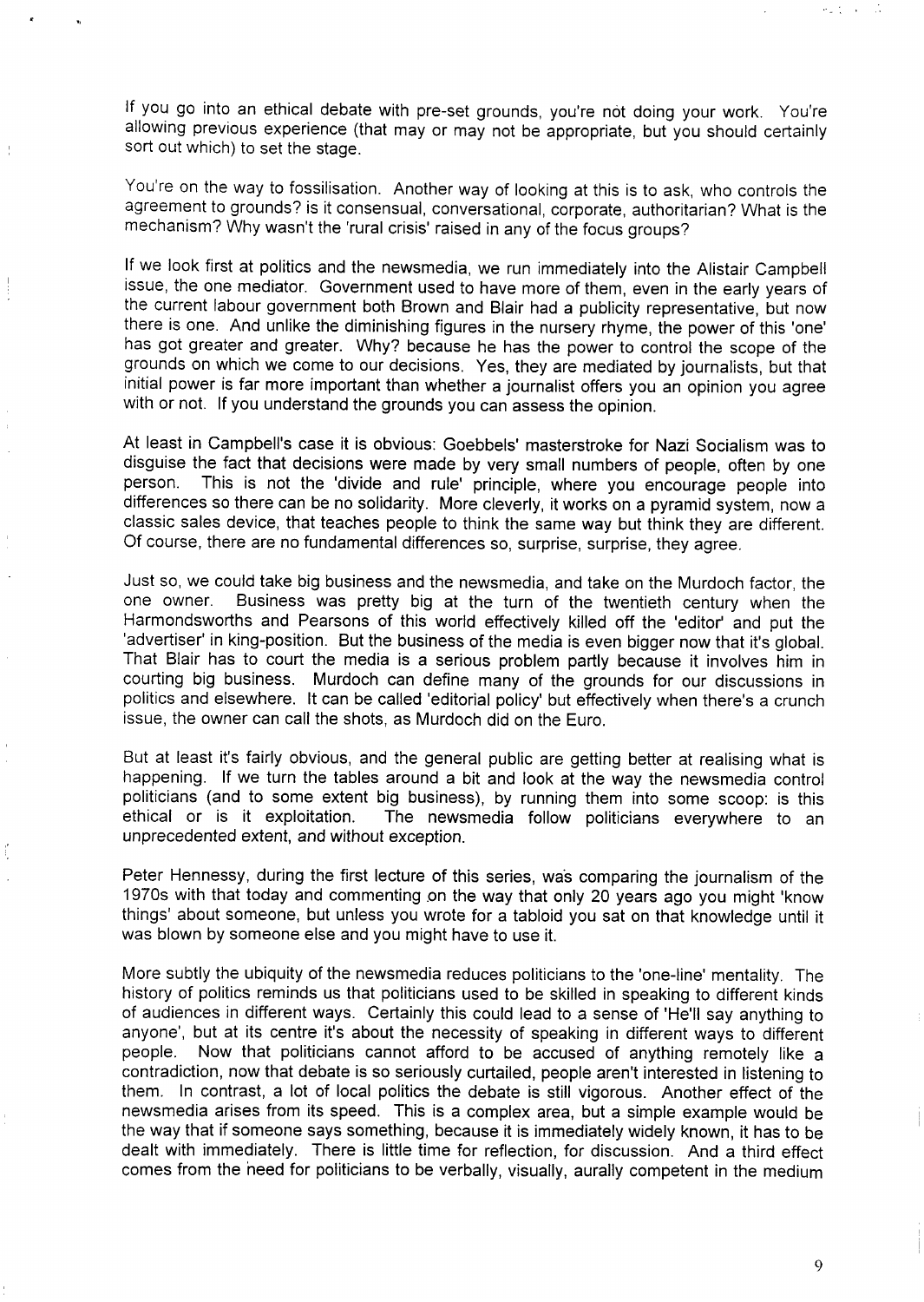that they appear. An honest person may hum and haw, confess partial ignorance, and the newsmedia will make a meal of them - they will come across as untrustworthy.

The effects of the media are less obvious. And our ethical interaction with it is different to that with politics and business. For example, despite the influential exploitation of sleaze that the newsmedia have encouraged, it is intriguing that we rarely question the sleaze-factor of the reporter.

Why? I suspect it is because we accept that the politician and business person has effective power, and feel that journalists don't. But of course they do. We are less used to thinking in this way than we are about politics and business, and the media know better how to cover up the tracks. After all, they know how mediation works.

But none of this is simply reactive. Part of the larger question of the ethics of the newsmedia is that the relation is also effected by the consumer. Will they buy the paper, switch on the programme? These questions dictate a lot about the grounds the media choose. But do the media simply blow with the wind? When does a paper or programme decide to take a stand?

There is also the very complicated factor that readers/viewers/listeners have different skills of response. Much discussion hovers around whether the tabloids brutalise the reader, or whether they are at heart recognised and read as ironic products. Is the adoration of the royalty also parodic?

And what about the pornography/erotica debate? Possibly more difficult: is an excellent report on poverty in schools a) a revealing and important catalyst for social change? or b) a prurient and self-satisfied middle-class interest in conditions of people the reader would never speak to? The 'Thank goodness I'm better off than that' response? We should at least be able to find the vocabulary to discuss these questions, but a deep-rooted distrust of the media usually obscures the need to do so.

We seem to accept that no medium can hand us the 'truth' about events, and this is by definition for the media mediate, they can never give us the event 'as it is'. And we deal with 'fiction' in a different way than events in our world. So what do we expect of the media? At least responsible discussion, which I would argue is defined partly by the clarity of knowing who is controlling the grounds. Constantly, these days, we are aware of the power of the person or institution who controls the grounds. It's called 'spin'. But spin has always happened. A large part of rhetoric for 2500 years has been spin. And spin, like propaganda, can be ethical or unethical. We don't necessarily know what is the 'good' way to act, we have to learn it. Partly we perceive unethical spin when we disagree with its presentation when we say 'that's a lie'. Sometimes it's when we feel that it jeopardises someone unfairly, it's irresponsible. Or, more seriously, an action is seen as unethical when what led up to it iscontrolled without any discussion.

I want to conclude by asking, do we only want spin or rhetoric in the newsmedia when it gives us back what we already believe in? How much are we prepared to risk and on what basis would we change an opinion? Do we want to be protected from falsehood, a freedom from? or do we want the opportunity to sort out what the best interpretation of the case is? What makes one more appropriate than the other and how is one facilitated better? How can we tell the difference?

In the immediate moment it's the personality of the delivering end of the media that will affect 99.99% of the response, the ethos of the speaker.

بد (ب) كوميلا ومن براه

(: ,.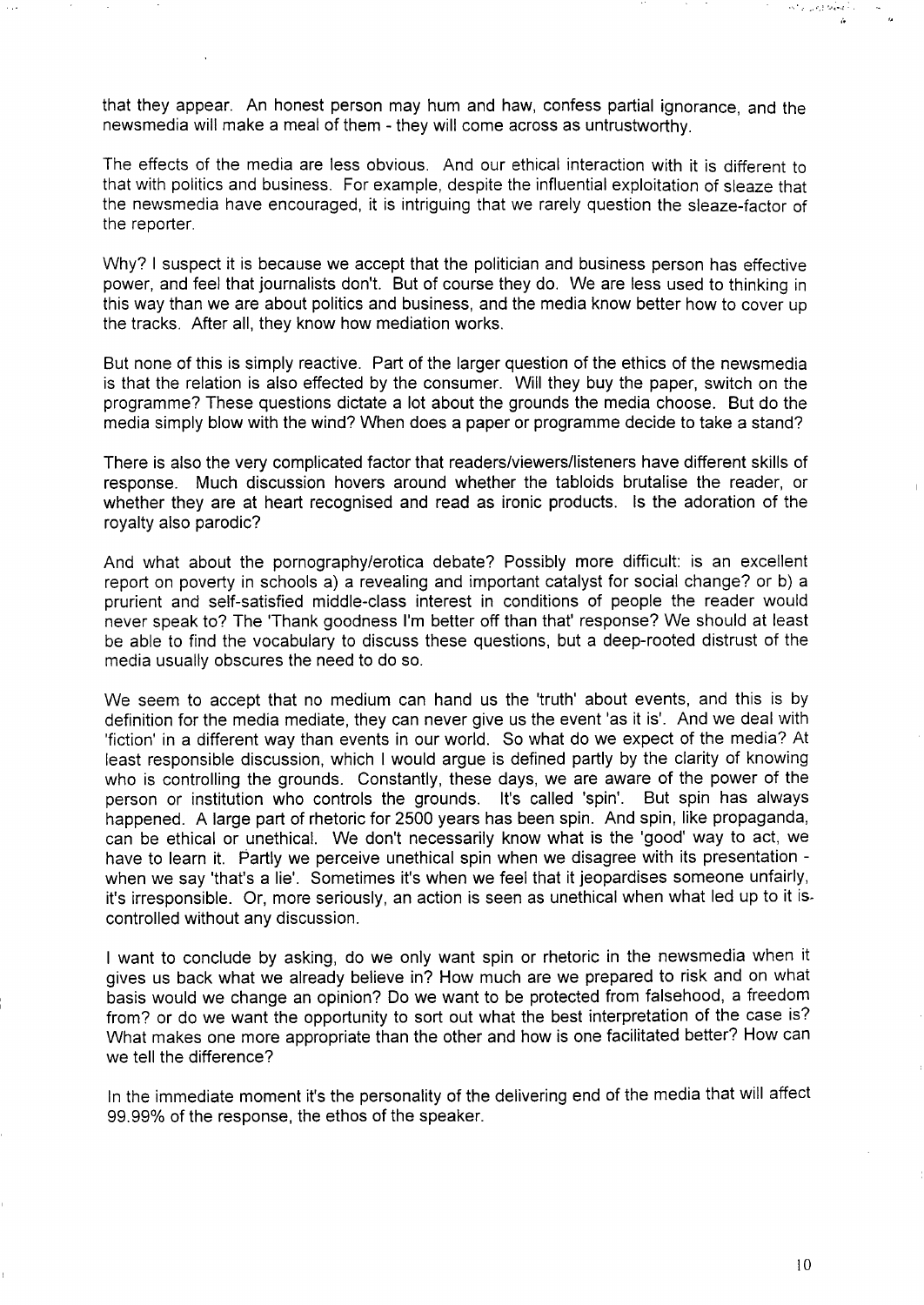And although especially younger people are becoming highly sophisticated at unpicking the layers of obscurity that lie around the ethos, the distrust of the newsmedia - the fear, blame, prurient interest, scoop mentality - comes from opacity, not being able to see who really controls the ground, or how that control is effected, and even more, not being able to engage.

... ...,,., ,,

 $\ddot{\phantom{a}}$  . .

÷.

 $\ddot{\cdot}$  $\hat{\mathbf{v}}$ 

ŧ,

 $\bar{\beta}$ 

 $\hat{f}$ 

We need more guidelines from the media, but more important than that, we need better public access to those in place.

@ Lynette Hunter

,., .' .-, ,. . . . . .